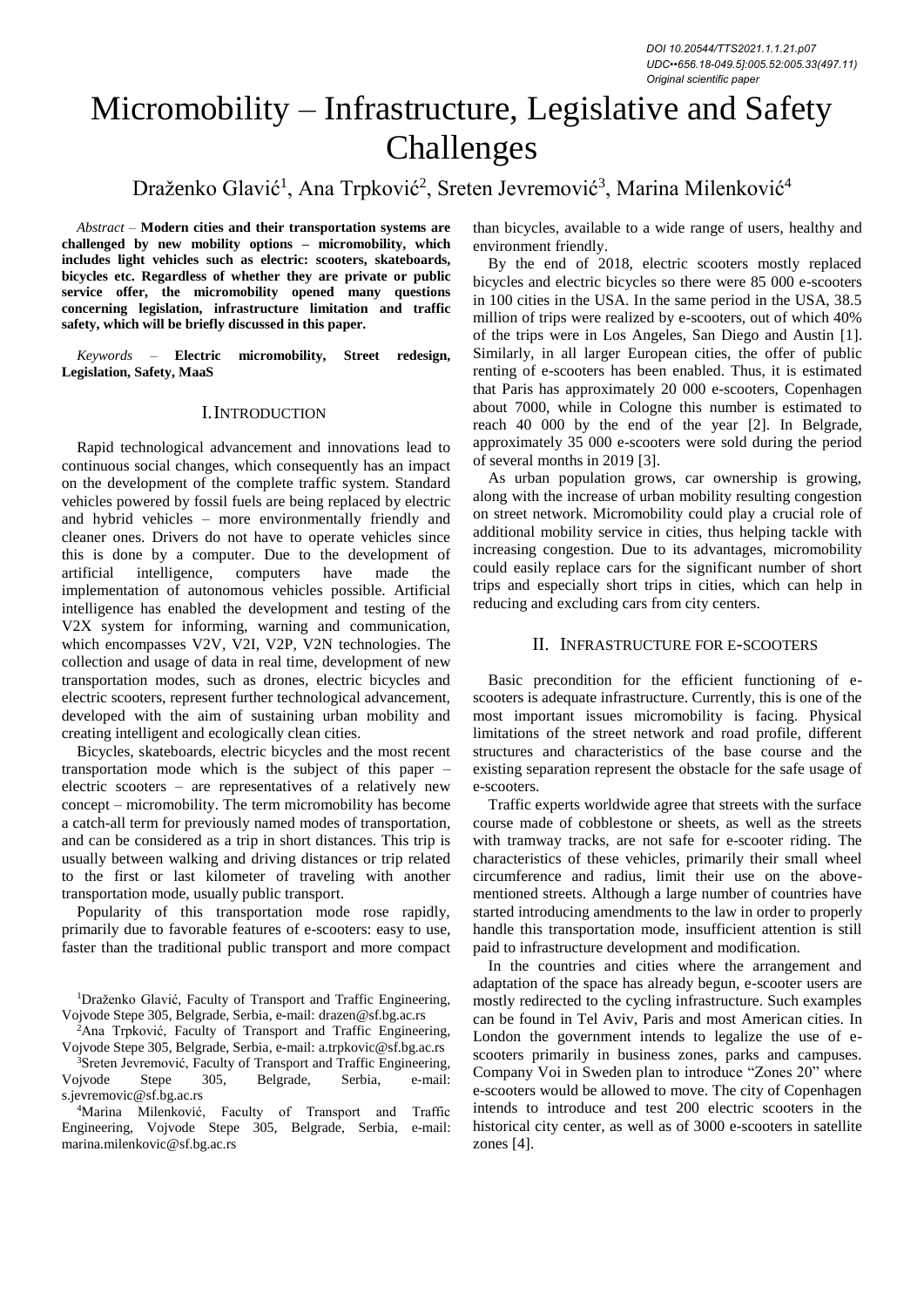For instance, in Texas it is allowed to ride e-scooters on sidewalks, while in Colorado sidewalks are the only places where they can be used. In California, it is strictly forbidden to ride e-scooters on sidewalks, but riding is allowed on the carriageway along the right brink of the sidewalk. In reality, the situation is considerably different, and e-scooters are frequently ridden on sidewalks in spite of the prohibition and warnings that this compromises traffic safety. A similar situation can be found in Serbia, where the use and movement of e-scooters is not regulated, so users frequently ride them on carriageways, sidewalks and bicycle paths, as can be seen in Fig. 1.



Figure 1. An example of using an e-scooter

At the moment there is the issue of parking management as well as the implementation of the equipment necessary for escooter charging. Although most companies choose the system of parking on sidewalks, and the possibility of leaving e-scooters at any location in the city, after using them, has had an effect completely opposite to the desired one.

Generally speaking, there are two concepts regarding the redefinition of the space for electric scooters. The first one, based on the example of Germany and several American cities, relies on the complete separation of all user categories, as it is shown on Fig. 2.



Figure 2. Physically segregated lane for e-scooters

This concept assures higher level of traffic safety for users of e-scooters, given that there is no interference with different categories of users: pedestrians, car drivers, cyclists etc. The

main disadvantage of this principle is that it requires a lot of space for infrastructure implementation.

The second concept is based on the idea of "naked streets" where all traffic users operate in the shared space without separation [5]. The example is shown in Fig. 3.



Figure 3. An example of a concept ..shared space"

In essence, this concept creates a greater sense of uncertainty who has the right of way on a street, which consequently raises awareness of the presence of other road users.

Generally speaking, two mentioned concepts have their advantages, but present two completely opposite approaches. With the current situation in cities, which face both the exponential growth of the e-scooter number in the street network and the lack of space, the solution could lie somewhere between these two concepts, and could be a result of their combination and coordination.

### III. LEGISLATION

The existing laws could not follow the increasing popularization and development of this transportation mode, even in the countries where e-scooter services can be used, a large number of traffic accidents and inadequate behavior have appeared.

For example, in Britain it is illegal to ride electric scooters on public roads, sidewalks and bicycle lanes and paths. In addition, an e-scooter rider has to be at least 14 years old [6]. E-scooter riders are fined with £300 and 6 penalty points on their driving licence. Consequently, the exponential growth of e-scooters and changes that came with them, induced active measures on the improvement of legislation in Great Britain. As a result, the strategy: "Future of Mobility: Urban Strategy" was adopted, at the beginning of 2019, in which micromobility holds an important place [7].

Some countries such as France and Germany have already defined or are currently classifying a new vehicle group (PLEVs – "personal light electric vehicles" [8]. Electric scooters are treated as PMD ("personal mobility devices") in Singapore, while in Poland there is an initiative for amendments to the law in order to introduce a new vehicle category (PTD – "personal transport device") [9].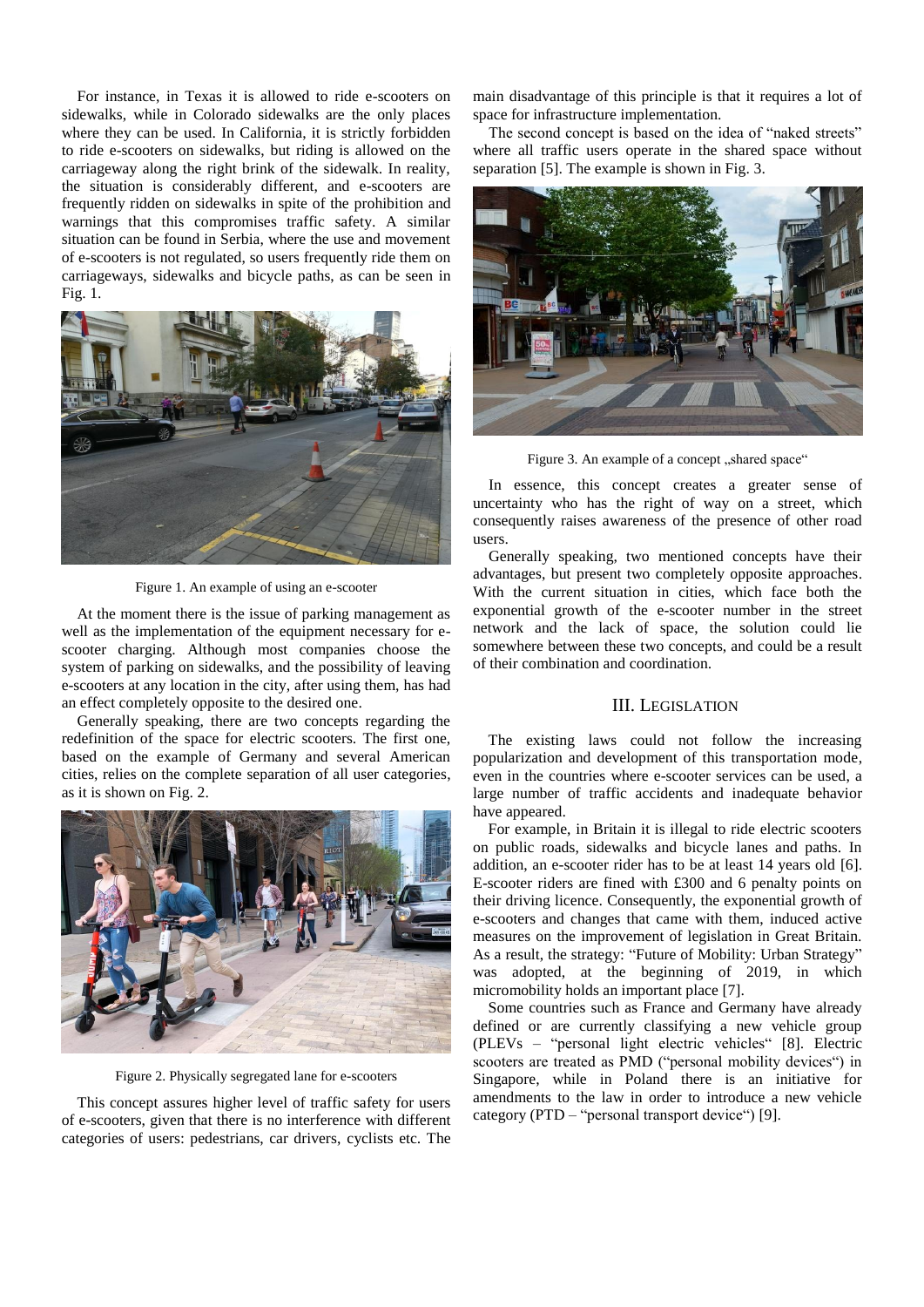California if one of the first states that regulated the use of e-scooters. For example, the driver has to possess a driving licence and the use of cycling infrastructure (paths of class II and IV) is allowed at the maximum speed of 25 km/h. It is allowed to ride an e-scooter on the street with the 40km/h speed limit, but only if the e-scooter moves at the speed of up to 25 km/h. Also, it is allowed to use the roads with the speed limit of up to 56km/h, with the previous permission of the authorities. In this case, the speed of the e-scooter must not exceed the 25 km/h speed limit [10].

In Serbia, there are no regulations regarding the use of escooters. However, certain amendments to the existing Law on Road Traffic Safety have been announced. The Road Traffic Safety Agency has proclaimed the amendments to the law to start in 2020. Until then, the users are only offered experts' recommendations, which are mainly related to the use of protective helmets and careful operation of e-scooters.

#### IV. MICROMOBILITY SAFETY

In spite of many advantages, electric scooters have aroused strong public opposition. The main opponents of this transportation mode are cyclists and pedestrians. Namely, they are placed under a lot of pressure due to the need for sharing the infrastructure and the fact that their safety is jeopardized. Pedestrians are generally the most vulnerable category since in most countries riding e-scooters on sidewalks has not been regulated by law yet. As a consequence, traffic accidents including pedestrians are very frequent.

In the 2018. approximately 1500 recorded injuries were caused by the use of e-scooters, and eight people were killed in 47 American cities, [11].

A study conducted in Austin, Texas, for the period of three months (from September to November) found out that 271 people had been injured as a consequence of using e-scooters. A more thorough analysis showed that during the observed three-month period at each 100 000 trips by e-scooters 20 people were injured. In the total sample, 58% of the injured were the users younger than 30. Head injuries (48% of the respondents) and fractures (35%) were the most frequent. It is important to mention that in the total number of the injured, 62% were novice users, while only 4% of the users wore a helmet while riding [12]. Similar injury distribution is present in California, for one-year research period. Results are shown in Fig. 4.



Figure 4. Injury distribution in Southern California

Situation is not any different for European countries and cities. For example, in France, one e-scooter driver has been killed and dozens injured in 2019. Germany had its own negative statistics with seven people seriously injured and 27 with minor injuries since mid-June, in 2019. In Britain first ever death involving an e-scooter was in London on July 12. The day after, a 14-old boy suffered a head injury after crashing into a bus stop [2], [13].

These two incidents have alarmed the government which initiated, previously mentioned, major project addressing the possibilities of micromobility in the United Kingdom.

In spite of the frequent occurrence of injuries, but due to the lack of regulations, certain companies, organizations and associations offer only recommendations related to using escooters, for example: wearing a helmet, reduce the driving speed or drive slow, avoid driving on bumpy surfaces etc. These recommendations are treated as the system of prelegislative activities until the amendments to the law or new laws are adopted.

## V. SWOT ANALYSIS

The biggest contribution of micromobility is in its role as a part of MaaS, which could be the perfect solution for filling the empty spot between walking and public transport, as it is shown in Fig. 5. Moreover, micromobility has a potential of serving the user transport needs, for a distances up to 8 km [14]. Given its benefits, an increasing number of researchers and decision makers are recognizing and promoting micromobility as a promising mode of transportation.

Having previously said in mind, a SWOT analysis was conducted in order to highlight the main properties and characteristics of micromobility. SWOT analysis is a structured planning method that helps to evaluate the strengths, weaknesses, opportunities and threats.



Figure 5. Micromobility as a MaaS

This analysis can also help the decision-makers to better understand micromobility and the effect of micromobility on users and cities. Results of conducted SWOT analysis are represented in Table I.

According to SWOT analysis one can see that micromobility have many advantages and opportunities. While weaknesses and threats are caused mainly due to a rapid and booming usage of micromobility that did not